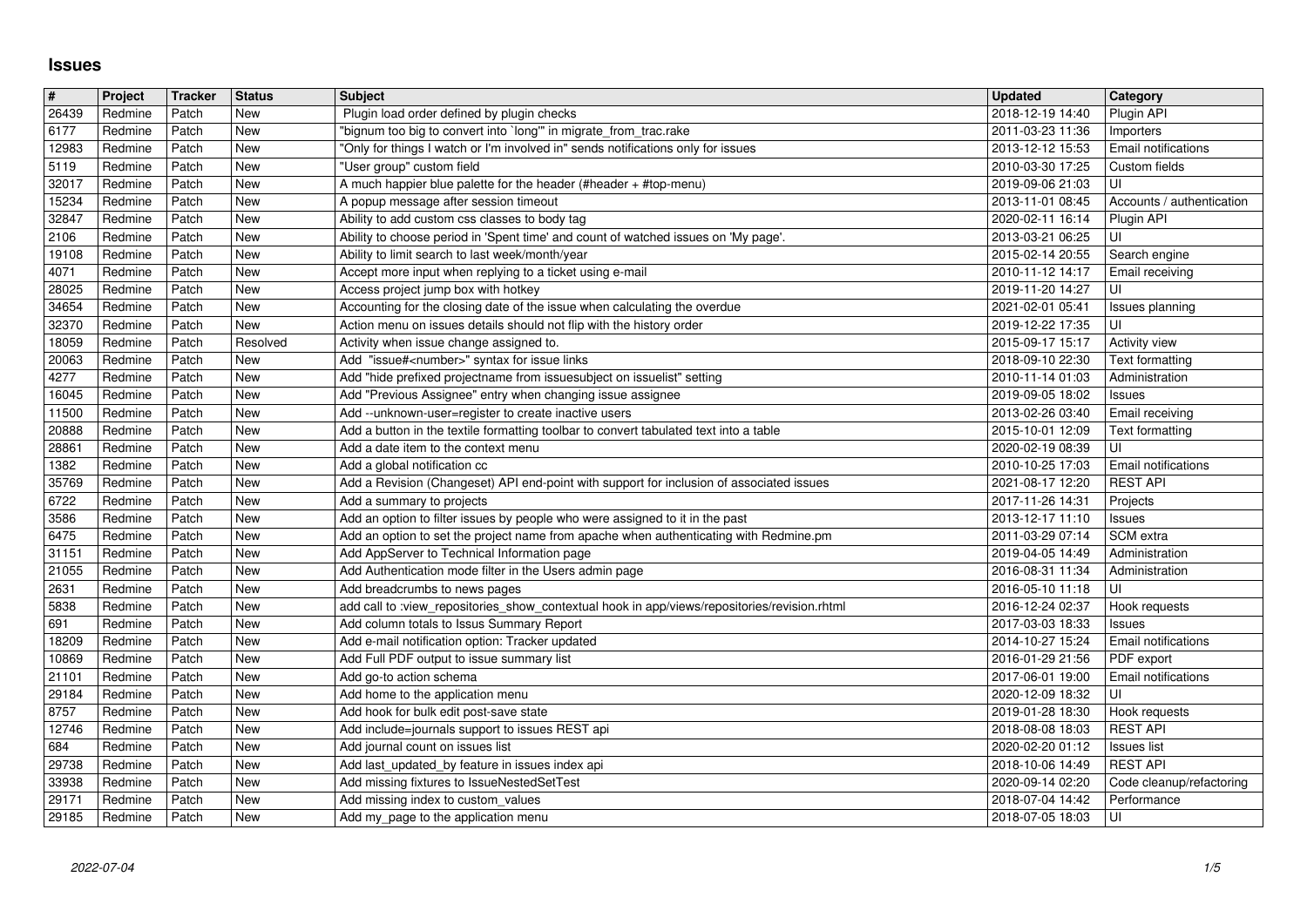| $\overline{\mathbf{H}}$ | Project            | Tracker        | <b>Status</b>     | <b>Subject</b>                                                                                                                                                         | <b>Updated</b>                       | <b>Category</b>                         |
|-------------------------|--------------------|----------------|-------------------|------------------------------------------------------------------------------------------------------------------------------------------------------------------------|--------------------------------------|-----------------------------------------|
| 18778                   | Redmine            | Patch          | New               | Add new alias for issue note links ('comment')                                                                                                                         | 2015-01-09 04:42                     | Text formatting                         |
| 32548<br>23498          | Redmine<br>Redmine | Patch<br>Patch | New<br>New        | Add new hook in projects/settings/_issues.html.erb for custom fields<br>Add plugin view hook for wiki context menu                                                     | 2019-12-05 05:57<br>2016-08-27 06:39 | Hook requests<br>Hook requests          |
| 32522                   | Redmine            | Patch          | New               | Add Project.find_by_name to target_project                                                                                                                             | 2019-11-29 14:06                     | Email receiving                         |
| 31987                   | Redmine            | Patch          | New               | Add rake task which synchronize all revisions in repositories related with all active projects                                                                         | 2021-03-28 16:58                     | <b>SCM</b>                              |
| 1764                    | Redmine            | Patch          | New               | Add session_config option-stubs to environment-config                                                                                                                  | 2009-11-23 02:34                     | Accounts / authentication               |
| 3754<br>2696            | Redmine<br>Redmine | Patch<br>Patch | New<br>New        | add some additional URL paths to robots.txt                                                                                                                            | 2015-02-04 20:35<br>2009-11-23 14:56 |                                         |
| 8934                    | Redmine            | Patch          | New               | Add subcategory to category<br>Add support for annotate with subversion when username contain space                                                                    | 2011-08-23 17:27                     | <b>Issues</b><br><b>SCM</b>             |
| 3117                    | Redmine            | Patch          | New               | Add the possibility to select the comment field to /timelog/report                                                                                                     | 2010-12-22 00:29                     | Time tracking                           |
| 29594                   | Redmine            | Patch          | New               | Add view hook to insert content between issue details associated changeset section                                                                                     | 2018-10-11 01:25                     | Hook requests                           |
| 10509                   | Redmine            | Patch<br>Patch | New<br><b>New</b> | Add view_groups_form hook                                                                                                                                              | 2015-01-18 04:56                     | Hook requests                           |
| 10456<br>24435          | Redmine<br>Redmine | Patch          | New               | Add view_roles_form_upper_box hook<br>Add 'view_account_contextual' and 'view_account_list_buttons' hooks                                                              | 2016-12-30 09:21<br>2016-11-23 15:25 | Hook requests<br>Hook requests          |
| 6414                    | Redmine            | Patch          | New               | Added FLAG to Redmine.pm to AllowAlternateAuth methods on apache                                                                                                       | 2011-03-24 06:22                     | SCM extra                               |
| 24072                   | Redmine            | Patch          | New               | Added formatting for email notifications                                                                                                                               | 2016-10-15 06:28                     | Email notifications                     |
| 1568<br>8196            | Redmine<br>Redmine | Patch<br>Patch | New<br>New        | Added Support for htpasswd authentication<br>Adding a project param to perl auth module                                                                                | 2013-10-23 19:35<br>2011-04-20 10:48 | Accounts / authentication<br>SCM extra  |
| 10767                   | Redmine            | Patch          | New               | Adding completed ratio support to log messages                                                                                                                         | 2012-06-15 04:26                     | Time tracking                           |
| 5530                    | Redmine            | Patch          | New               | Additional hooks on top of the issue new/edit/bulk edit views                                                                                                          | 2016-12-30 09:20                     | Hook requests                           |
| 239                     | Redmine            | Patch          | New               | Adds two blocks for my/page and fixes a report bug                                                                                                                     | 2022-03-10 21:35                     | My page                                 |
| 9317<br>20287           | Redmine<br>Redmine | Patch<br>Patch | New<br>New        | Admin users should be always authorized when no context is given<br>Administration: Using grids instead of tables                                                      | 2013-03-28 14:17<br>2021-07-09 06:54 | Permissions and roles<br>Administration |
| 3358                    | Redmine            | Patch          | New               | Advanced LDAP authentication                                                                                                                                           | 2018-06-05 13:37                     | LDAP                                    |
| 3827                    | Redmine            | Patch          | New               | Allow (SVN) repository browsing in Redmine.pm                                                                                                                          | 2014-11-10 15:44                     | SCM extra                               |
| 28771                   | Redmine            | Patch          | New               | Allow adding multiple entities when performing multiple searches in modals                                                                                             | 2018-05-22 06:28                     | UI                                      |
| 17900<br>16069          | Redmine<br>Redmine | Patch<br>Patch | New<br>New        | Allow change value of the time_entry object via controller_issues_edit_before_save hook from a plugin<br>Allow configuration of API limit instead of hardcoding at 100 | 2017-06-22 17:47<br>2022-03-18 19:43 | Issues<br><b>REST API</b>               |
| 1616                    | Redmine            | Patch          | New               | Allow email to create and reply to forum messages                                                                                                                      | 2018-05-21 16:10                     | Email receiving                         |
| 4571                    | Redmine            | Patch          | <b>New</b>        | Allow labels for Redmine links                                                                                                                                         | 2010-01-13 15:40                     | Text formatting                         |
| 6450                    | Redmine            | Patch          | <b>New</b>        | Allow localized date input and correctly transform for custom date fields                                                                                              | 2012-08-12 17:31                     | Custom fields                           |
| 12338<br>14735          | Redmine<br>Redmine | Patch<br>Patch | New<br>New        | Allow MailHandler to submit to a specific issue                                                                                                                        | 2012-11-12 08:11<br>2018-12-18 12:10 | Email receiving                         |
| 25154                   | Redmine            | Patch          | New               | Allow negative time entries<br>Allow non-administrator users to copy certain projects                                                                                  | 2019-06-22 01:04                     | Time tracking<br>Projects               |
| 13068                   | Redmine            | Patch          | New               | Allow plugins to generate test coverage reports on MRI 1.9                                                                                                             | 2013-02-15 23:44                     |                                         |
| 32461                   | Redmine            | Patch          | New               | Allow Redmine: My Page to be overriden in plugins                                                                                                                      | 2019-11-15 00:48                     | My page                                 |
| 12813                   | Redmine            | Patch          | New<br><b>New</b> | Allow replies to original issue e-mail to add issue notes                                                                                                              | 2016-05-11 14:18                     | Email receiving                         |
| 4705<br>7664            | Redmine<br>Redmine | Patch<br>Patch | New               | Allow selection of up to five fields in timelog report<br>Allowing plugins to add an option for the default gravatar                                                   | 2010-02-01 13:27<br>2011-04-11 10:01 | Time tracking<br>Plugin API             |
| 29892                   | Redmine            | Patch          | New               | API Query. Retrieve specified columns                                                                                                                                  | 2018-11-01 15:35                     | <b>REST API</b>                         |
| 8451                    | Redmine            | Patch          | New               | API:REST patch for the Net::Redmine::API::REST Perl Module                                                                                                             | 2011-05-27 14:46                     | <b>REST API</b>                         |
| 24051<br>31283          | Redmine<br>Redmine | Patch<br>Patch | Resolved<br>New   | As a non-admin user using API, I want to be able to filter users by their username without getting forbidden exception<br>Assign ticket comment by subaddress          | 2016-11-02 17:51<br>2019-04-30 17:36 | <b>REST API</b><br>Email receiving      |
|                         |                    |                |                   |                                                                                                                                                                        |                                      |                                         |
|                         |                    |                |                   |                                                                                                                                                                        |                                      |                                         |
|                         |                    |                |                   |                                                                                                                                                                        |                                      |                                         |
|                         |                    |                |                   |                                                                                                                                                                        |                                      |                                         |
|                         |                    |                |                   |                                                                                                                                                                        |                                      |                                         |
|                         |                    |                |                   |                                                                                                                                                                        |                                      |                                         |
|                         |                    |                |                   |                                                                                                                                                                        |                                      |                                         |
|                         |                    |                |                   |                                                                                                                                                                        |                                      |                                         |
|                         |                    |                |                   |                                                                                                                                                                        |                                      |                                         |
|                         |                    |                |                   |                                                                                                                                                                        |                                      |                                         |
|                         |                    |                |                   |                                                                                                                                                                        |                                      |                                         |
|                         |                    |                |                   |                                                                                                                                                                        |                                      |                                         |
|                         |                    |                |                   |                                                                                                                                                                        |                                      |                                         |
|                         |                    |                |                   |                                                                                                                                                                        |                                      |                                         |
|                         |                    |                |                   |                                                                                                                                                                        |                                      |                                         |
|                         |                    |                |                   |                                                                                                                                                                        |                                      |                                         |
|                         |                    |                |                   |                                                                                                                                                                        |                                      |                                         |
|                         |                    |                |                   |                                                                                                                                                                        |                                      |                                         |
|                         |                    |                |                   |                                                                                                                                                                        |                                      |                                         |
|                         |                    |                |                   |                                                                                                                                                                        |                                      |                                         |
|                         |                    |                |                   |                                                                                                                                                                        |                                      |                                         |
|                         |                    |                |                   |                                                                                                                                                                        |                                      |                                         |
|                         |                    |                |                   |                                                                                                                                                                        |                                      |                                         |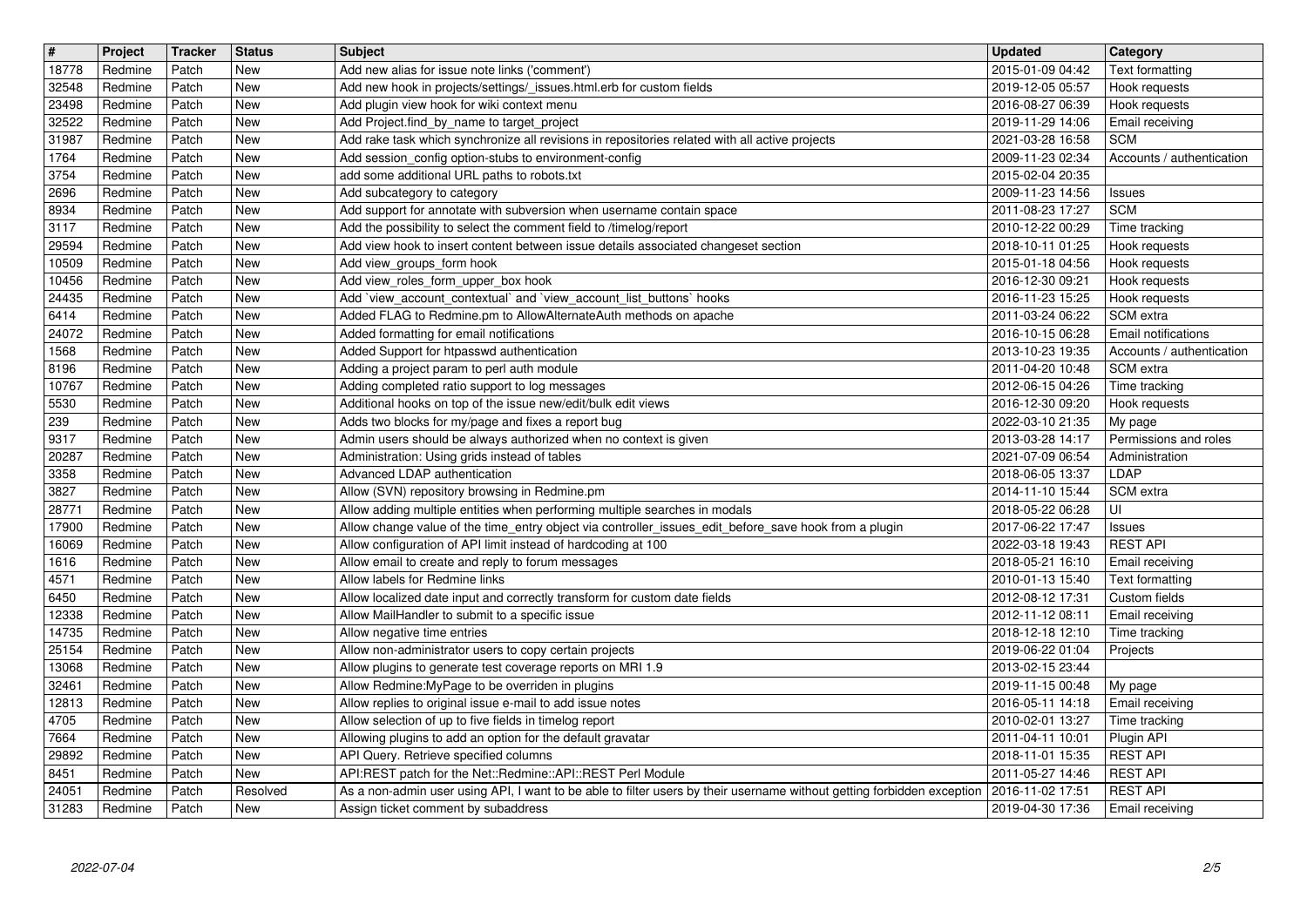| $\overline{\mathbf{t}}$ | Project            | Tracker        | <b>Status</b>            | <b>Subject</b>                                                                                                                                           | <b>Updated</b>                       | <b>Category</b>                          |
|-------------------------|--------------------|----------------|--------------------------|----------------------------------------------------------------------------------------------------------------------------------------------------------|--------------------------------------|------------------------------------------|
| 212<br>5535             | Redmine<br>Redmine | Patch<br>Patch | New<br>New               | Assign To limited by workflow<br>Assigned to issuelist filter: added <nobody> value</nobody>                                                             | 2017-12-08 11:30<br>2018-08-31 14:45 | Issues workflow<br><b>Issues filter</b>  |
| 13665                   | Redmine            | Patch          | New                      | atom available on wiki page footer                                                                                                                       | 2018-08-27 14:39                     | Wiki                                     |
| 244<br>9731             | Redmine<br>Redmine | Patch<br>Patch | New<br>New               | auto wiki preview<br>Automate Mercurial Repository Creation                                                                                              | 2022-01-07 09:32<br>2011-12-06 13:30 | ΙUΙ<br>SCM extra                         |
| 1783                    | Redmine            | Patch          | New                      | automatic repository creation                                                                                                                            | 2008-08-13 16:42                     | <b>SCM</b>                               |
| 4262<br>13359           | Redmine<br>Redmine | Patch<br>Patch | New<br>New               | Bazaar: correct renames handling, other improvements<br>Better List-Id to help aid Gmail filtering                                                       | 2012-09-27 20:35<br>2013-04-16 14:32 | <b>SCM</b><br><b>Email notifications</b> |
| 33431                   | Redmine            | Patch          | <b>New</b>               | Better performance for Time entries without issue and activity filters                                                                                   | 2020-05-12 16:24                     | Performance                              |
| 29692<br>24837          | Redmine<br>Redmine | Patch<br>Patch | New<br>Needs feedback    | Bosnian localization update<br>Bulk update issues with author                                                                                            | 2019-04-06 09:05<br>2017-02-09 05:05 | Translations<br>Issues                   |
| 7204                    | Redmine            | Patch          | New                      | Caching of public pages, requested from anonymous users (10x - 20x speed improvements)                                                                   | 2011-01-10 00:49                     |                                          |
| 13400<br>17088          | Redmine<br>Redmine | Patch<br>Patch | New<br>New               | Calculate %done based on estimated and logged time<br>call hook for repository edit form                                                                 | 2018-07-17 11:15<br>2014-06-04 12:15 | Issues planning<br>Hook requests         |
| 24446                   | Redmine            | Patch          | New                      | Call `view_issues_timelog_form_bottom` hook                                                                                                              | 2016-11-24 11:24                     | Hook requests                            |
| 29045<br>5690           | Redmine<br>Redmine | Patch<br>Patch | New<br>New               | Change Japanese translation for Tracker<br>Change LDAP password                                                                                          | 2018-12-18 17:06<br>2016-11-03 08:37 | Translations<br>LDAP                     |
| 24007                   | Redmine            | Patch          | Reopened                 | Change plugins directory through the configuration.yml file                                                                                              | 2017-06-17 12:41                     | Plugin API                               |
| 32435<br>4964           | Redmine<br>Redmine | Patch<br>Patch | New<br>New               | Change Russian translation for "Submit"<br>Change sorting order globally                                                                                 | 2022-07-02 10:40<br>2018-11-06 03:54 | Translations<br>Code cleanup/refactoring |
| 7570                    | Redmine            | Patch          | New                      | Change test_helper requirement in tests                                                                                                                  | 2012-06-10 22:42                     | Code cleanup/refactoring                 |
| 35772<br>35648          | Redmine<br>Redmine | Patch<br>Patch | New<br>New               | Change the background color of tables written in Wiki notation<br>Changelog generator should allow merging two or more versions                          | 2021-08-18 07:32<br>2021-08-01 10:15 | UI                                       |
| 24939                   | Redmine            | Patch          | New                      | Changing plugin loading order                                                                                                                            | 2017-09-19 00:54                     | Plugin API                               |
| 3123                    | Redmine            | Patch          | Needs feedback<br>New    | Check additional mail headers when creating issues via email<br>Check of child classes of all levels is added for Redmine::SubclassFactory::ClassMethods | 2016-12-25 15:46                     | Email receiving                          |
| 26685<br>31079          | Redmine<br>Redmine | Patch<br>Patch | New                      | Clean up login form with placeholders                                                                                                                    | 2017-08-14 17:01<br>2019-04-02 11:37 | l UI                                     |
| 36844                   | Redmine            | Patch          | <b>New</b><br><b>New</b> | Cleanup orphaned query and role ids from habtm join table queries_roles                                                                                  | 2022-03-27 23:20                     |                                          |
| 33413<br>11057          | Redmine<br>Redmine | Patch<br>Patch | New                      | Complete Hungarian/magyar hu.yml for Redmine 4.1.1<br>Confirm admin flag change on a separate page                                                       | 2020-05-07 16:09<br>2012-06-22 22:57 | Translations<br>Administration           |
| 28243                   | Redmine            | Patch          | New                      | Consistent interface for Principal.member_of and not_member_of                                                                                           | 2018-02-25 20:46                     |                                          |
| 25114<br>32105          | Redmine<br>Redmine | Patch<br>Patch | Needs feedback<br>New    | Context menu positioning inside positioned DOM elements<br>Context menu to match the rest of the flyout styling                                          | 2017-10-16 17:14<br>2019-09-26 17:25 | UI<br>ΙUΙ                                |
| 29424                   | Redmine            | Patch          | New                      | Convert migration file from 4.2 to 5.2                                                                                                                   | 2018-08-22 13:44                     | Database                                 |
| 18419<br>3606           | Redmine<br>Redmine | Patch<br>Patch | New<br>New               | Copy news along with the project<br>Copy queries                                                                                                         | 2020-04-16 04:04<br>2017-03-20 06:30 | Projects<br>UI                           |
| 15906                   | Redmine            | Patch          | Needs feedback           | Create a default forum by default                                                                                                                        | 2015-02-20 11:23                     | Forums                                   |
| 4755<br>$\boxed{26819}$ | Redmine<br>Redmine | Patch<br>Patch | New<br>New               | Create and maintain groups from LDAP attributes<br>Create related issue button                                                                           | 2012-01-19 10:43<br>2017-09-01 15:46 | LDAP<br>Issues                           |
| 987                     | Redmine            | Patch          | New                      | Create relation for new issue                                                                                                                            | 2022-01-19 08:29                     | UI                                       |
| 33457<br>8831           | Redmine<br>Redmine | Patch<br>Patch | New<br>New               | Croatian translations for v4.1.1<br>CSS class for issues due today in the issue list                                                                     | 2020-05-16 23:38<br>2011-07-16 12:41 | Translations<br>l UI                     |
| 5722                    | Redmine            | Patch          | New                      | Custom Boolean Fields cannot be set to true                                                                                                              | 2011-04-18 08:05                     | Custom fields                            |
|                         |                    |                |                          |                                                                                                                                                          |                                      |                                          |
|                         | 2022-07-04         |                |                          |                                                                                                                                                          |                                      | 3/5                                      |
|                         |                    |                |                          |                                                                                                                                                          |                                      |                                          |
|                         |                    |                |                          |                                                                                                                                                          |                                      |                                          |
|                         |                    |                |                          |                                                                                                                                                          |                                      |                                          |
|                         |                    |                |                          |                                                                                                                                                          |                                      |                                          |
|                         |                    |                |                          |                                                                                                                                                          |                                      |                                          |
|                         |                    |                |                          |                                                                                                                                                          |                                      |                                          |
|                         |                    |                |                          |                                                                                                                                                          |                                      |                                          |
|                         |                    |                |                          |                                                                                                                                                          |                                      |                                          |
|                         |                    |                |                          |                                                                                                                                                          |                                      |                                          |
|                         |                    |                |                          |                                                                                                                                                          |                                      |                                          |
|                         |                    |                |                          |                                                                                                                                                          |                                      |                                          |
|                         |                    |                |                          |                                                                                                                                                          |                                      |                                          |
|                         |                    |                |                          |                                                                                                                                                          |                                      |                                          |
|                         |                    |                |                          |                                                                                                                                                          |                                      |                                          |
|                         |                    |                |                          |                                                                                                                                                          |                                      |                                          |
|                         |                    |                |                          |                                                                                                                                                          |                                      |                                          |
|                         |                    |                |                          |                                                                                                                                                          |                                      |                                          |
|                         |                    |                |                          |                                                                                                                                                          |                                      |                                          |
|                         |                    |                |                          |                                                                                                                                                          |                                      |                                          |
|                         |                    |                |                          |                                                                                                                                                          |                                      |                                          |
|                         |                    |                |                          |                                                                                                                                                          |                                      |                                          |
|                         |                    |                |                          |                                                                                                                                                          |                                      |                                          |
|                         |                    |                |                          |                                                                                                                                                          |                                      |                                          |
|                         |                    |                |                          |                                                                                                                                                          |                                      |                                          |
|                         |                    |                |                          |                                                                                                                                                          |                                      |                                          |
|                         |                    |                |                          |                                                                                                                                                          |                                      |                                          |
|                         |                    |                |                          |                                                                                                                                                          |                                      |                                          |
|                         |                    |                |                          |                                                                                                                                                          |                                      |                                          |
|                         |                    |                |                          |                                                                                                                                                          |                                      |                                          |
|                         |                    |                |                          |                                                                                                                                                          |                                      |                                          |
|                         |                    |                |                          |                                                                                                                                                          |                                      |                                          |
|                         |                    |                |                          |                                                                                                                                                          |                                      |                                          |
|                         |                    |                |                          |                                                                                                                                                          |                                      |                                          |
|                         |                    |                |                          |                                                                                                                                                          |                                      |                                          |
|                         |                    |                |                          |                                                                                                                                                          |                                      |                                          |
|                         |                    |                |                          |                                                                                                                                                          |                                      |                                          |
|                         |                    |                |                          |                                                                                                                                                          |                                      |                                          |
|                         |                    |                |                          |                                                                                                                                                          |                                      |                                          |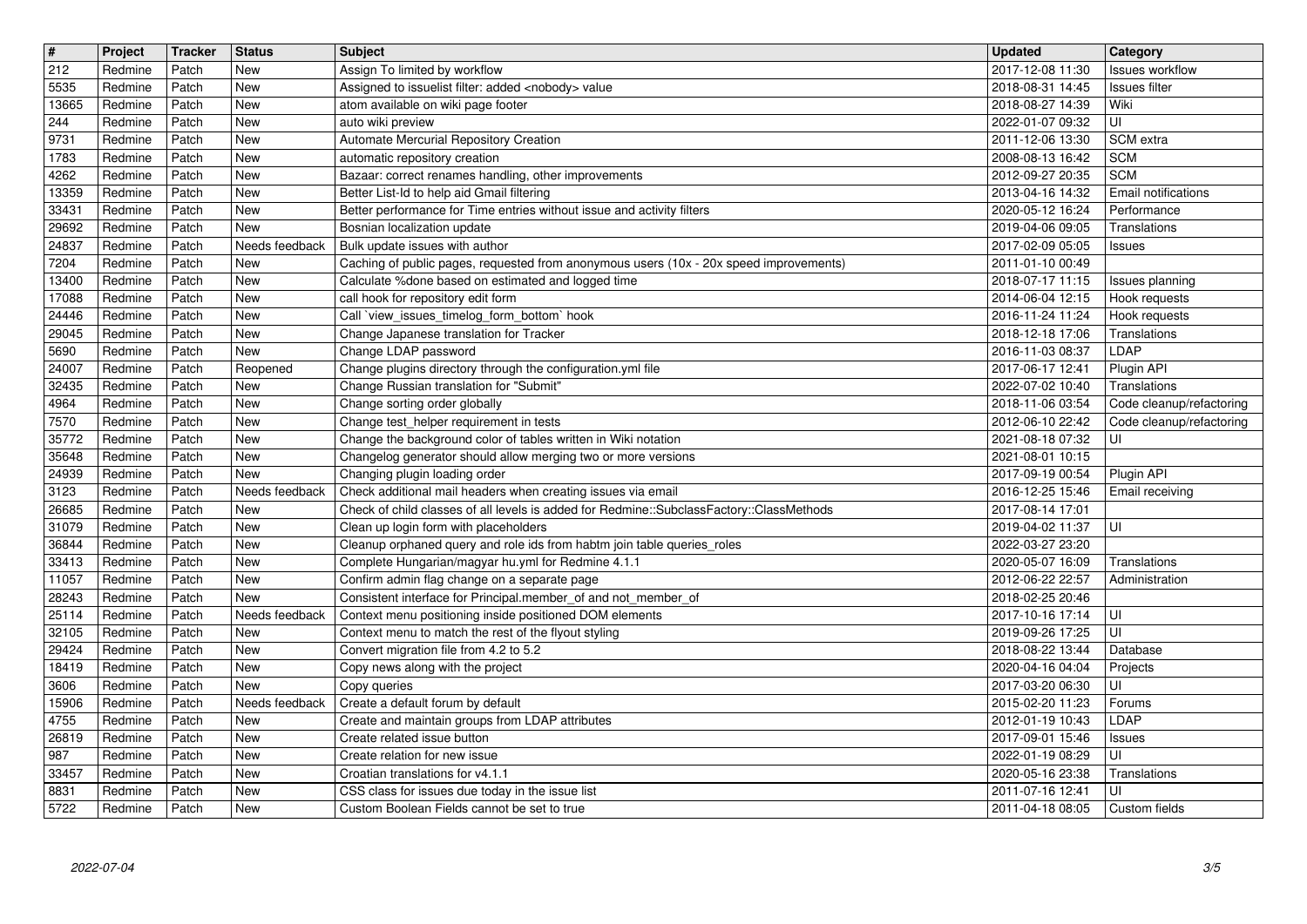| 28618<br>30999 | Project            | Tracker        | <b>Status</b>         | <b>Subject</b>                                                                                                                                                                       | <b>Updated</b>                       | Category                         |
|----------------|--------------------|----------------|-----------------------|--------------------------------------------------------------------------------------------------------------------------------------------------------------------------------------|--------------------------------------|----------------------------------|
|                | Redmine            | Patch          | New                   | Datepicker is called incorrectly                                                                                                                                                     | 2018-07-01 06:31                     | Calendar                         |
|                | Redmine            | Patch          | Needs feedback        | Datepicker javascript files locale in uppercase not found                                                                                                                            | 2019-09-23 22:01                     | Issues                           |
| 27559<br>1667  | Redmine<br>Redmine | Patch<br>Patch | New<br>New            | Default branch should be always first in the graph<br>Default tracker setting in each project                                                                                        | 2017-12-18 04:50<br>2021-06-02 20:41 | <b>SCM</b><br>Issues             |
| 33638          | Redmine            | Patch          | New                   | Default value for Welcome text setting                                                                                                                                               | 2020-06-22 15:11                     | luı                              |
| 4029           | Redmine            | Patch          | New                   | Deletion of redmine-project should delete svn-project, too                                                                                                                           | 2011-03-29 06:36                     | SCM extra                        |
| 33118          | Redmine            | Patch          | New                   | Detect plain diffs in e-mail submitted issues and map to attachments                                                                                                                 | 2020-09-13 05:08                     | Email receiving                  |
| 14438<br>2457  | Redmine<br>Redmine | Patch<br>Patch | New<br>Needs feedback | Different identifier between repository and redmine project<br>Different style of new issue/timelog interface                                                                        | 2013-07-12 07:25<br>2016-08-23 17:09 | SCM extra<br>luı                 |
| 14740          | Redmine            | Patch          | New                   | display decimals hours only if fractional                                                                                                                                            | 2014-12-04 14:23                     | Time tracking                    |
| 5556           | Redmine            | Patch          | New                   | Display more projects in project jump box                                                                                                                                            | 2010-05-21 11:33                     | UI                               |
| 2685           | Redmine            | Patch          | New                   | Display notice when commenting on closed tickets                                                                                                                                     | 2013-01-13 21:04                     | Issues                           |
| 14039          | Redmine            | Patch          | New                   | Display parent issue description on subissue                                                                                                                                         | 2013-05-13 13:50                     | Issues                           |
| 8383<br>6247   | Redmine<br>Redmine | Patch<br>Patch | New<br>New            | Display subprojects as individual unordered list items on project overview<br>Display terget version in mouse-over popup for issues in Gantt                                         | 2016-08-05 01:09<br>2016-08-29 03:41 | UI<br>Gantt                      |
| 13645          | Redmine            | Patch          | New                   | Do not show context menu when right clicking on image.                                                                                                                               | 2013-03-29 21:01                     | UI                               |
| 14862          | Redmine            | Patch          | New                   | Documents get paging and export functions                                                                                                                                            | 2013-09-08 21:25                     | Documents                        |
| 14148<br>7058  | Redmine<br>Redmine | Patch<br>Patch | Reopened<br>New       | Double translation: label_f_hours vs. x_hours<br>Duplicate submit and link buttons on top of the edit form.                                                                          | 2013-06-06 01:02<br>2010-12-10 02:41 | Translations<br>l UI             |
| 9281           | Redmine            | Patch          | New                   | easy logging of usernames in apache access logs via custom response header                                                                                                           | 2011-09-27 17:00                     | Administration                   |
| 8768           | Redmine            | Patch          | New                   | Edit comments for a certain time                                                                                                                                                     | 2012-05-03 08:02                     | Permissions and roles            |
| 33440          | Redmine            | Patch          | New                   | Emails not being processed because of                                                                                                                                                | 2021-04-30 15:58                     | Email receiving                  |
| 17368<br>5510  | Redmine<br>Redmine | Patch<br>Patch | New<br>Resolved       | Enable encrypted LDAP passwords with Redmine.pm<br>Enable Mutliple Versions Per Issue                                                                                                | 2017-06-28 23:38<br>2015-06-30 10:38 | SCM extra<br>Roadmap             |
| 9181           | Redmine            | Patch          | New                   | Enhance migrate_from_trac.rake in order to import Trac 'found in version' Field                                                                                                      | 2014-04-16 09:57                     | Importers                        |
| 3712           | Redmine            | Patch          | New                   | enhanced mod_perl module for apache                                                                                                                                                  | 2013-08-27 17:51                     | SCM extra                        |
| 7304           | Redmine            | Patch          | New                   | expand the size of date field                                                                                                                                                        | 2015-01-03 14:29                     | l UI                             |
| 7528<br>22798  | Redmine<br>Redmine | Patch<br>Patch | New<br>New            | Fetch small initial set of repository changesets<br>fetching of Git changesets sometimes fails due to non existant revisions in prev_db_heads                                        | 2015-03-17 15:17<br>2016-06-14 02:37 | <b>SCM</b><br><b>SCM</b>         |
| 7086           | Redmine            | Patch          | New                   | Few fixes for subversion                                                                                                                                                             | 2010-12-19 14:26                     | <b>SCM</b>                       |
| 4635           | Redmine            | Patch          | New                   | Filter by Role clause                                                                                                                                                                | 2010-01-22 16:06                     | Issues                           |
| 19622          | Redmine            | Patch          | New                   | Filter previous *status / assigned_to / priority / tracker* [ + date ranges ]                                                                                                        | 2015-04-14 14:30                     | Issues                           |
| 29885<br>3477  | Redmine<br>Redmine | Patch<br>Patch | New<br>New            | Fix 403 error while adding new watchers when selected issues in context_menu from different projects<br>Fix access handler to remove the need for a separate svn-private/git-private | 2018-12-30 06:11<br>2011-03-24 07:38 | Issues<br>SCM extra              |
| 33554          | Redmine            | Patch          | New                   | Fix by date weekly filter query to use Setting.start_of_week                                                                                                                         | 2020-11-30 07:13                     | Issues filter                    |
| 32099          | Redmine            | Patch          | New                   | Fix inconsistent gap sizes on My page                                                                                                                                                | 2019-09-23 06:21                     | UI                               |
| 16730          | Redmine            | Patch          | New                   | Fix ordering in ApplicationHelper method principals_options_for_select                                                                                                               | 2022-02-17 09:40                     | Issues                           |
| 9096<br>12730  | Redmine<br>Redmine | Patch<br>Patch | New<br>New            | Fix redirection to non-latin wiki pages after logon<br>Fix sorting and PDF output of Gantt diagram & start date calculation and grouping                                             | 2011-08-24 18:25<br>2015-02-13 10:23 | Wiki<br>Gantt                    |
| 32155          | Redmine            | Patch          | New                   | Fix the overflow problems in project jump                                                                                                                                            | 2019-09-26 18:12                     | l UI                             |
| 32747          | Redmine            | Patch          | New                   | Fix wrong translation for "time entries" in redmine 4.1.0                                                                                                                            | 2020-01-11 15:11                     | Translations                     |
| 35450<br>32100 | Redmine<br>Redmine | Patch<br>Patch | New<br>New            | Fixed an error message when registering an email address for a disallowed email domain<br>Fixed and added roundiness to the "plus" (+) flyout menu and it's child elements           | 2021-06-24 04:00<br>2019-09-26 17:31 | Code cleanup/refactoring<br>l Ul |
|                |                    |                |                       |                                                                                                                                                                                      |                                      |                                  |
|                |                    |                |                       |                                                                                                                                                                                      |                                      |                                  |
|                |                    |                |                       |                                                                                                                                                                                      |                                      |                                  |
|                |                    |                |                       |                                                                                                                                                                                      |                                      |                                  |
|                |                    |                |                       |                                                                                                                                                                                      |                                      |                                  |
|                |                    |                |                       |                                                                                                                                                                                      |                                      |                                  |
|                |                    |                |                       |                                                                                                                                                                                      |                                      |                                  |
|                |                    |                |                       |                                                                                                                                                                                      |                                      |                                  |
|                |                    |                |                       |                                                                                                                                                                                      |                                      |                                  |
|                |                    |                |                       |                                                                                                                                                                                      |                                      |                                  |
|                |                    |                |                       |                                                                                                                                                                                      |                                      |                                  |
|                |                    |                |                       |                                                                                                                                                                                      |                                      |                                  |
|                |                    |                |                       |                                                                                                                                                                                      |                                      |                                  |
|                |                    |                |                       |                                                                                                                                                                                      |                                      |                                  |
|                |                    |                |                       |                                                                                                                                                                                      |                                      |                                  |
|                |                    |                |                       |                                                                                                                                                                                      |                                      |                                  |
|                |                    |                |                       |                                                                                                                                                                                      |                                      |                                  |
|                |                    |                |                       |                                                                                                                                                                                      |                                      |                                  |
|                |                    |                |                       |                                                                                                                                                                                      |                                      |                                  |
|                |                    |                |                       |                                                                                                                                                                                      |                                      |                                  |
|                |                    |                |                       |                                                                                                                                                                                      |                                      |                                  |
|                |                    |                |                       |                                                                                                                                                                                      |                                      |                                  |
|                |                    |                |                       |                                                                                                                                                                                      |                                      |                                  |